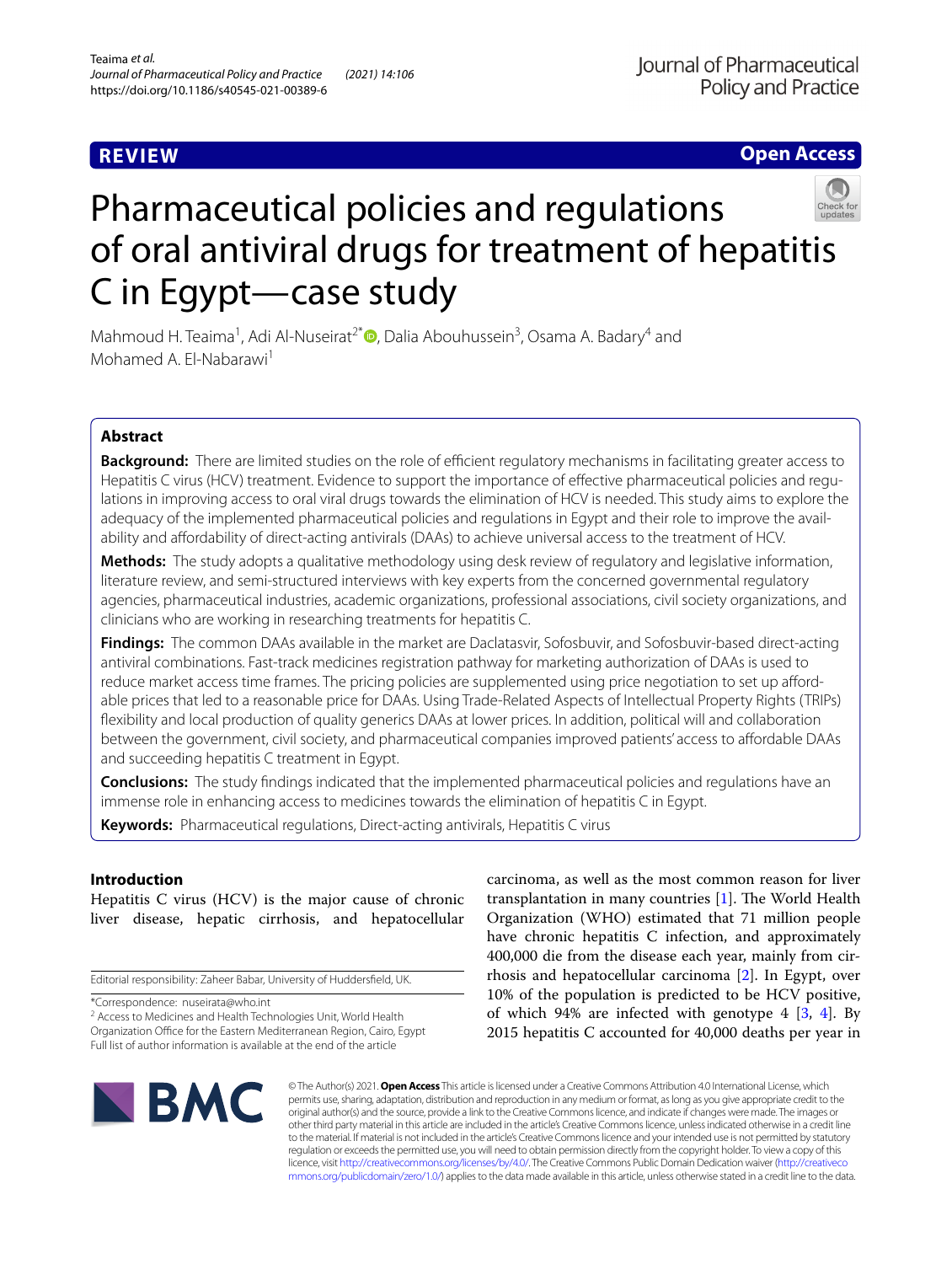Egypt, accounting for 7.6% of all deaths in the country and a 1.5% depression of national Gross Domestic Product (GDP) growth [[5\]](#page-9-4).

Until recently, the standard care for HCV infection is comprised of injectable peg-interferon used in combination with ribavirin (RBV)  $[6]$  $[6]$ . This treatment has several disadvantages: too long, too expensive, often associated with strong side efects, and a low cure rate that does not exceed 50% depending on the genotype of the virus and the stage of liver damage [\[7\]](#page-9-6). A new class of oral antiviral drugs called direct-acting antivirals (DAAs) has, for the frst time, provided an opportunity for widespread scaleup of curative treatment. DAAs oral medications have been proven to be safe and efective in clearing the HCV from the body within 12 weeks of treatment. Moreover, the most recent products have a high sustained virologic response (SVR) in all patient subgroups regardless of the genotypes, age, gender, race, and levels of the liver enzyme [[8,](#page-9-7) [9](#page-9-8)].

Every single disease management approach demands access to medicines for prevention and treatment. Elimination of disease is not possible if people don't have reliable and sustainable access to quality-assured medicines and health products. The national regulatory authority (NRA) is the institution that promotes and protects public health by assuring the quality, safety, and efficacy of medical products as well as ensuring the relevance and accuracy of product information. The official drug regulatory body in Egypt has been operated under the patronage of the MOHP till recently. In August 2019, Egypt issued Law No. 151 of 2019 [[10](#page-9-9)] to establish the Egyptian Drug Authority (EDA) along with the Egyptian Authority for unifed drug procurement. According to the law, the EDA is a public service body afliated to the prime minister and replaces the minister of health and population in the specialties stipulated in Law No. 127 of 1955 [[11](#page-9-10)] regarding practicing the pharmacy profession, regulating the registration, as well as handling and controlling medical preparations and supplies. In January 2020 the president of Egypt issued the presidential decree 18/2020 [[12](#page-9-11)] to give the EDA a more autonomous status. Based on the recent law, the EDA will be responsible for developing and implementing policies and regulations to ensure access to safe and efective pharmaceutical products, and will comprise of three sub-organizations, including the Central Administration of Pharmaceutical Afairs (CAPA), which is responsible for registering pharmaceutical products, pricing of medicines, issuing licenses for the establishment of pharmaceutical entities, inspecting the pharmaceutical facilities, licensing the importation and exportation of pharmaceutical products, monitoring post-marketing surveillance, and detecting and assessing adverse drug reaction. The National Organization for Drug Control and Research (NODCAR), which oversees lab testing of pharmaceutical products, medical devices, in-vitro diagnostics, veterinary products, and cosmetics to evaluate their compliance with the required standards and confrm their safety and efectiveness. And the National Organization For research and Control of Biologicals (NORCB), which is responsible for monitoring the safety, quality, and efficacy of the biologicals.

In May 2016, a historic commitment to eliminate viral hepatitis by 2030 was made by 194 Member States, at the 69th World Health Assembly, governments adopted the "Global Health Sector Strategy on Viral Hepatitis, 2016–2021"  $[13]$  $[13]$ . The strategy emphasizes the important role of universal health coverage and sets targets that align with those of the Sustainable Development Goals (SDGs), it has the vision to eliminate viral hepatitis as a public health issue. This is enclosed in the global targets to reduce new viral hepatitis infections by 90% and decrease deaths because of viral hepatitis by 65% by 2030. Actions to be taken by countries and the WHO Secretariat to reach these targets are outlined in the strategy [[14\]](#page-9-13). However, to meet these goals, the bottom line of the challenge ahead is how to provide access to such highcost medicines that used to treat HCV infection. This study describes the current pharmaceutical regulations of the new oral antiviral drugs to treat hepatitis C in Egypt and examines its implication and contribution to eliminate HCV. As there are limited studies on the role of efficient regulatory mechanisms in facilitating greater access to HCV treatment, this study will provide evidence to support the importance of efective pharmaceutical regulations in improving access to oral viral drugs and the elimination of HCV. The findings of the study can be used by national and universal stakeholders to improve the pharmaceutical regulations and regulatory systems of medicines used to treat hepatitis C.

### **Methodology**

The objective of this study is to answer the question of "whether the current national pharmaceutical policies and regulations including legal, administrative and supply of oral antiviral drugs, specially DAAs improves access to hepatitis C treatment in Egypt". To answer this question, we examined four key domains:

- 1. The current regulatory requirements and procedures by the Egyptian drug authorities involved in granting market authorization of DAAs in Egypt.
- 2. The present pricing policy and mechanisms for pricing medicines and DAAs, because we want to examine if the pricing policy in Egypt is efective in managing the prices of DAAs and leads to a convenient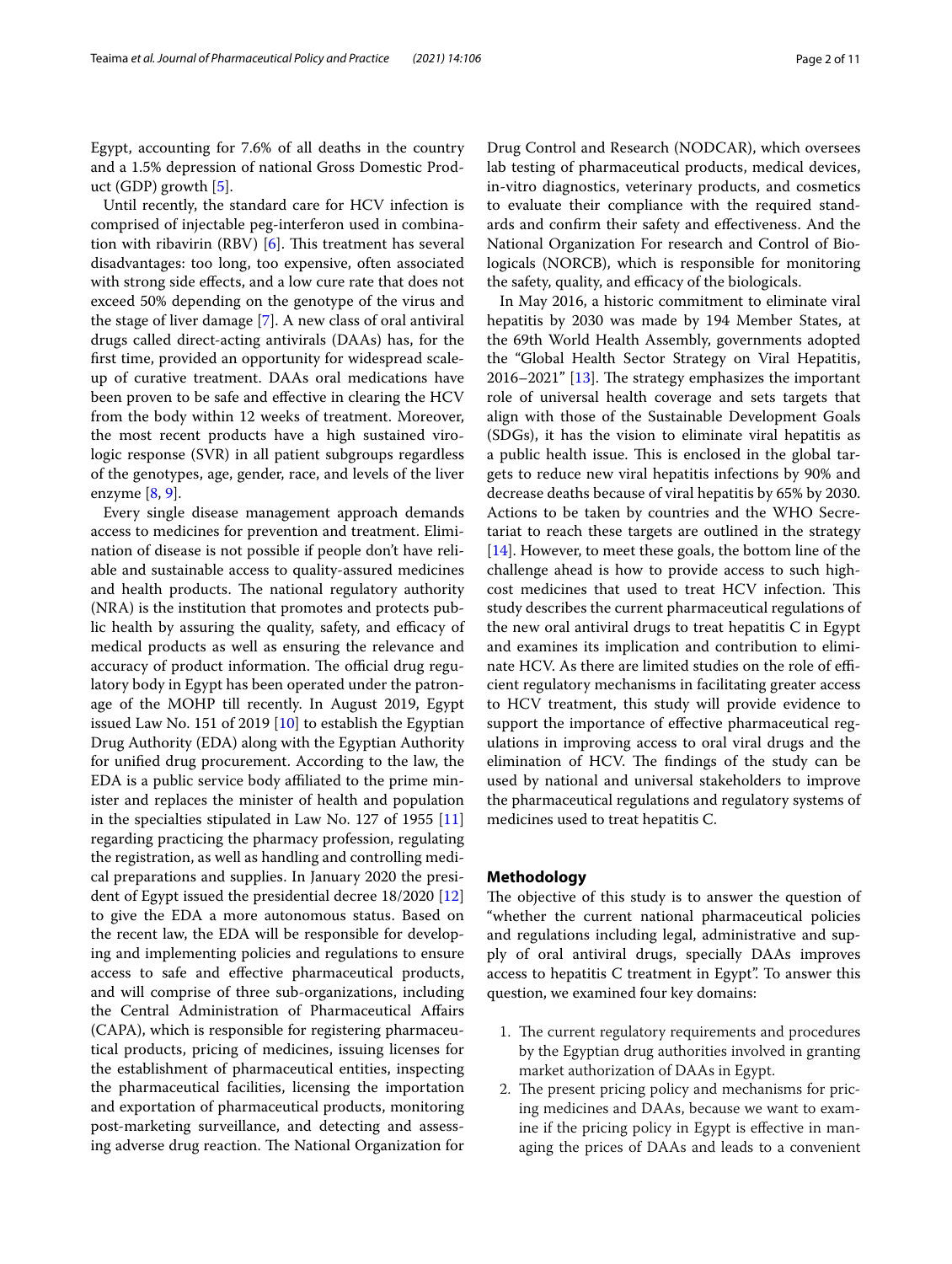and afordable price, accordingly we compared the prices of selected DAAs in Egypt to the prices in other neighboring countries. These countries have been selected, because their prices are publicly available on the government's websites.

- 3. The national intellectual property and patent protection legislation in Egypt and its relation to access to DAAs products.
- 4. Local production of safe, efective, and afordable generic DAAs in Egypt.

# **Design**

This research adopted a qualitative approach to cover the whole of Egypt that includes a desk review of regulatory and legislative information, literature review, and semistructured interviews.

### **Data collection procedure**

For the purpose of this study, data was collected from several resources. First is the desk review of regulatory and legislative information was collected from government reports and guidelines on regulating DAAs products in Egypt including data from the relevant websites of the stakeholder organizations, such as the Egyptian Drug Authority (EDA), Egyptian Patent Office (EGPO), Ministry of Health and Population of Egypt (MOHP), Ministry of Trade and Industry, Ministry of Finance, Egyptian Pharmacist Syndicate, The Egyptian Society of Hepatology, Gastroenterology and Infectious Diseases (ESH-GID), and Pharmaceutical Egyptian Association. Data on the registration status of DAAs in Europe and the United States of America (USA) was collected from the web pages of the European Medicines Agency (EMA) and the United States Food and Drug Administration (FDA). Data on prices of registered DAAs in Jordan, Lebanon, Morocco, Saudi Arabia, and the United Arab Emirates (UAE) was collected from the websites of the medicine's regulatory authorities to be compared with the prices in Egypt. As these data are considered the key source of data for this study, to assure the data quality, all the internet and printed documents were collected from governmental and well-respected organizations' websites. Second, articles referring to the regulation of medicines were reviewed, however, as expected the data available from academic journals was limited as this area of study is under-researched. Third, interviews with multistakeholders and key experts in the area of marketing authorization, pricing, patency, and local production of DAAs medicines, were conducted to obtain data on the role of the government in promoting investment in the development and production of such crucial products. The findings were then contrasted with the data obtained from the desk and literature reviews. This was an important step, since key informants can provide rich, sensitive, actual, and up-to-date information that is otherwise not available from documents' review [\[15](#page-9-14)].

### **Interviews and participants inclusion criteria**

Homogeneous sampling, a type of purposive sampling method, was used to identify relevant key informants for the interviews  $[16]$  $[16]$ . Once the initial interviewee list was developed and data collection had begun, the snowball technique was used to add additional potential interviewees from a referral. The interviews continued until we reached the point of data saturation. A total of 31 interviews were conducted with key experts from the concerned governmental regulatory agencies, pharmaceutical industries, academic organizations, professional associations, special interest groups, and clinicians who are working in researching treatments for hepatitis C in Egypt. The selection was based on the level of expertise and understanding of the subject of research  $[17]$  $[17]$ . The potential to provide valuable data that may not be in the public domain. The number of key informants per section was designed based on the below criteria:

- 1. At least 15 years of knowledge in medicines regulation and 2–5 years of which in the regulation of DAAs in Egypt.
- 2. At least 15 years of experience in the pharmaceutical industry with at least 2–5 years in DAAs research and development, production, marketing, safety, and efficacy.
- 3. At least 10 years of experience in policymaking position in medicines regulation including procurement and pricing policies.
- 4. At least 10 years of experience in clinical research/ practice in the treatment of hepatitis C and liver diseases in Egypt.
- 5. At least 7 years of experience in patent examination and negotiation of intellectual property rights agreements at national and international levels.

# **Interview process**

Introductory email messages were sent to the interviewees for introducing the Principal Investigator (PI) and explaining, in brief, the objectives of the study and inviting them to be part of the research project. The interviewees were reassured that their names would be kept confdential. All interviews were pre-appointed and lasted between 45 min to 1 h. Due to the COVID-19 pandemic, all interviews were executed via telephone calls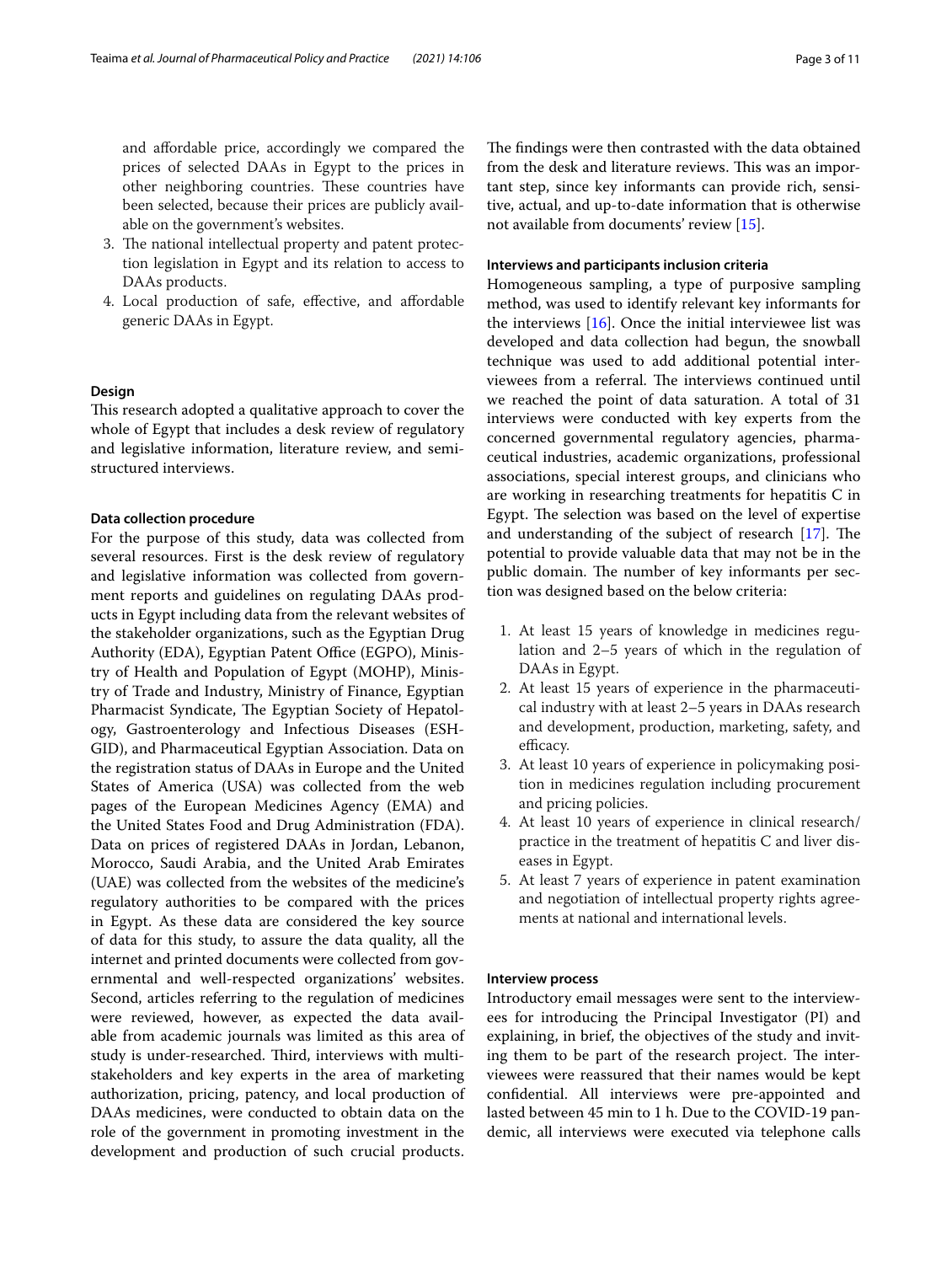and using video conferencing technology (Additional fle [1](#page-9-17)).

Semi-structured interviews were conducted when needed to obtain valid and accurate data directly from stakeholders and specialists. The themes of the interviews and some pre-prepared open-ended questions were drawn up before each interview, but the actual interview and its focus varied according to the expert's position, experience, and emergent information. Information and material from previous interviews were utilized in subsequent interviews. Furthermore, some interviewees were requested to provide documents to validate positive responses. As mentioned previously, the main source of data for this study was document data. The data obtained from the interviews were, therefore, used to verify the fndings from the document analysis. When there was no document data available, but the fndings from the interviews were considered relevant, a citation noting that the data came from an interview is included.

# **Results**

The EDA is responsible for evaluating marketing authorization applications. Pharmacies are prohibited from selling medicines that are not registered through a ministerial decree that provides for the requirement to register medicines before being allowed to circulate in the Egyptian market. It further provides powers to the regulatory authority to issue, suspend or withdraw marketing authorization for medicines.

There are several scientific committees involved in registration to assure that the applications submitted for registration are fully assessed for efficacy, safety, quality, accuracy, and completeness of product information. The EDA website is very informative and includes lots of resource documents that describe activities, procedures, decrees, and decisions; however, it needs to be more structured so that the data can be easily found. Nevertheless, the EDA announced a new website that will encompass all EDA activities but is still under construction.

Due to the importance of DAAs, Egypt has exempted the DAAs from the condition that they should be registered and distributed in the country of origin or the reference country for at least 1 year. Fast track registration of DAAs generics have been granted to interested companies, and the government promotes and facilitates local production of HCV treatment in order not to allow for market monopolization by multinational companies, they also allow the manufacturers to register an unlimited number of them.

It has been noticed that within less than 3 months of registration of DAAs innovators, EDA has approved marketing authorization of the low-price generics. Although Egypt succeeded in registering the DAAs (innovators and generics) in short periods, recommendations were suggested during the interview to enhance management practices and improve governance and transparency through improving online registration information system, digital archiving of administrative–technical documents, and public dissemination of guidelines, procedures and decision-making process related to the regulation of medicines. As for January 2021, there are 71 DAAs registered in Egypt, including four innovator brand medicines and 67 generics.

The market price of innovator brand is determined according to the least selling price, where the product is marketed in a reference list of 36 countries [[18\]](#page-9-18), it includes Algeria, Argentina, Austria, Bahrain, Belgium, Canada, Cyprus, Denmark, Finland, France, Germany, Greece, Hungary, India, Iran, Ireland, Italy, Japan, Jordan, Kuwait, Lebanon, Morocco, Netherlands, Norway, Oman, Philippines, Poland, Portugal, Saudi Arabia, Spain, Sudan, Sweden, Switzerland, Turkey, United Arab Emirates, and the United Kingdom. In case the product is marketed in less than fve countries, pricing should be done either following a comparative study between the product in question and its therapeutic alternatives or as per the least of the prices in those five countries. The applicant should submit to EDA a list of market prices of the product in countries, where it is registered, including all discounts, if any.

As for generics whether imported or locally produced, they are subject to a markdown percentage from the branded product price of 35% for the frst fve generic products who apply for pricing, and 40% for any other generic products which follow in the "box". Imported "high technology" generic products are subject to a 30% markdown of their branded version in case the product was manufactured in a reference country (ICH country) and 35% if manufactured in a non-reference country [\[19](#page-9-19)].

Proft margins for pharmacists and distributors vary based on the pharmaceutical product categories, such as medicines in the essential medicines list, imported products, and locally produced products. Tarifs, taxes, and customs difer from one product to another according to importance. In Egypt tarifs, customs and taxes are applied to all medicines except medicines for chronic diseases. Since the treatment of HCV in Egypt has become one of the topmost national priorities, the DAAs whether locally produced or imported and their active substances involved in their manufacturing, are exempted from taxes and customs.

According to decree 499/2012, pricing revisions are done every 5 years; however, there are cases when revisions are necessitated: (1) currency exchange fuctuations of average 15% up or down in 1 year; (2) when a company requests price revision of its products, not exceeding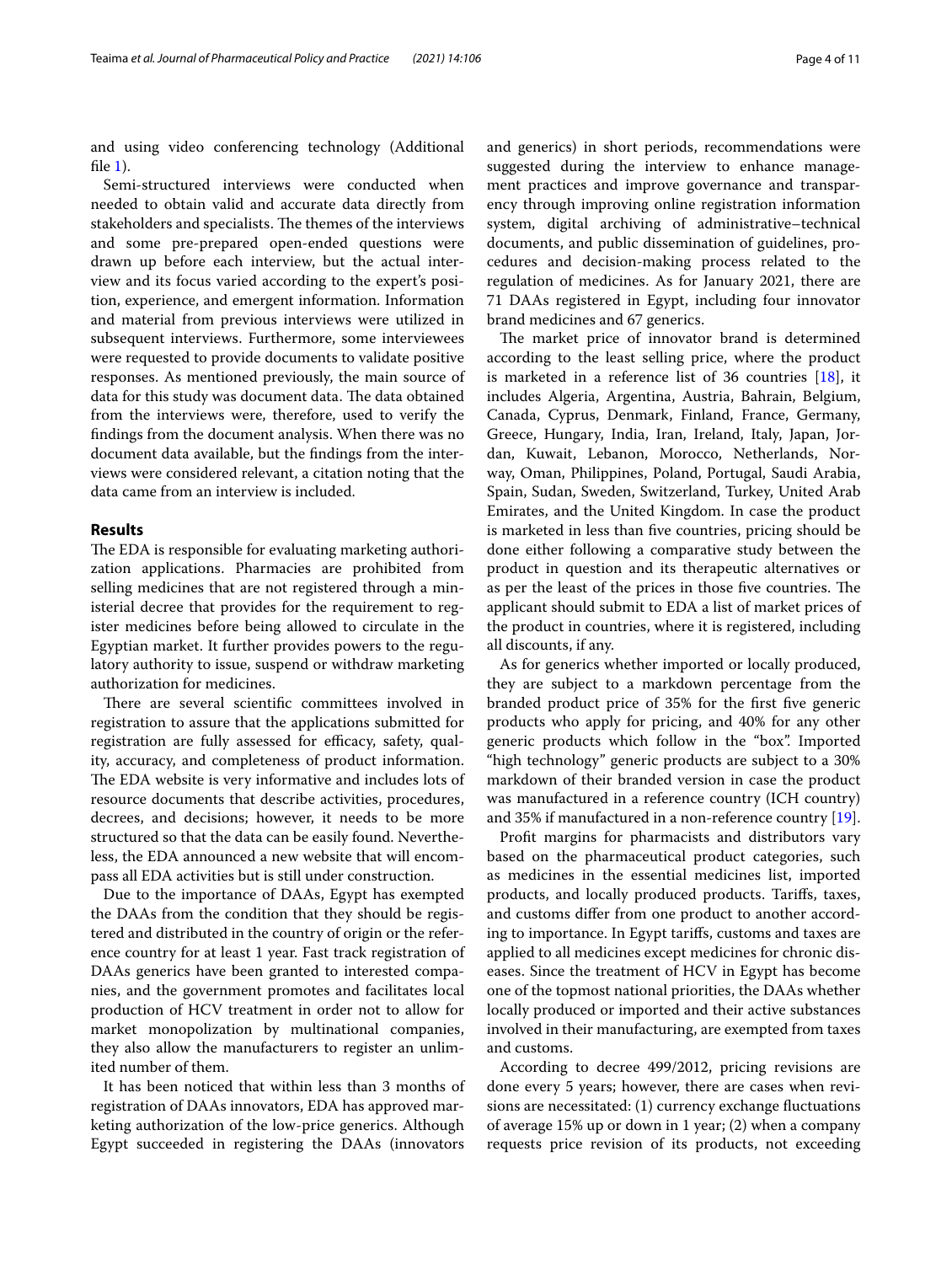5% of its products per year. In cases when following the pricing legislation in force would cause the medicine to be priced at a relatively high price, the committee would start a process of price negotiations with the producing company to set a lower price. As the prices of brand DAAs are considered very expensive and unaffordable to the Egyptians when applying the national pricing legislation, Egypt started the process of negotiation with the DAAs manufacturing companies. Egypt has managed to negotiate a price reduction of this expensive treatment and succeeded in getting the supply of some DAAs at a 99% discount to the U.S. price. The government also encouraged local production and registration of DAAs generics at prices less than 20% of branded DAAs. The prices of DAAs in Egypt are also considered afordable if it compares with the prices of neighboring countries. It is worth mentioning that the price of DAAs in the public sector may reach less by 50% of the price in the private sector.

The DAAs didn't get patent protection from the EPGO due to various reasons. Some patent application has been rejected by the EGPO, because it does not fulfl the patentability criteria of novelty and inventiveness, in accordance with the Egyptian law on intellectual property rights. Others didn't fll the patent applications. As the DAAs didn't obtain patent protection, this granted the local pharmaceutical manufacturers the authority to produce generic versions of DAAs locally without IPrelated restrictions.

Egypt has the biggest pharmaceutical industry base in the middle east that was founded since 1939 with a presence of around 120 pharmaceutical companies, of which fewer than ten are multinationals with local production bases. Pharmaceutical production in Egypt is mainly based on manufacturing fnished dosage forms, with some local production of active pharmaceutical ingredients (APIs).

Several studies showed that the locally produced generic direct-acting antivirals (DAAs) are just as efective and safe as their branded equivalents for the treatment of chronic hepatitis C virus (HCV) infection [\[20](#page-9-20), [21\]](#page-9-21). Key informants' clinicians indicated that generic DAAs used in treating patients demonstrated equal potency, safety, and tolerability compared to original brands. To promote local pharmaceutical production, MOHP has sourced medicines for the hepatitis C treatment campaign exclusively from domestic generic manufacturers. Innovator companies importing or manufacturing in Egypt have been lowering their prices to be competitive in the private market, but their volume share will probably remain limited.

# **Discussion**

This is the first study that pursues to explore the competence of the implemented pharmaceutical policies and regulations in Egypt and their role to improve the availability and afordability of direct-acting antivirals (DAAs) to achieve universal access to the treatment of HCV. The study investigates the following felds: regulatory structure, marketing authorization procedure, pricing policy, Intellectual property and patent protection, and local production of DAAs.

### **Regulatory structure**

NRAs are the doorkeepers of the supply chain of medical products, and they have a mandate to ensure the quality, safety, and efficacy of medicines and health products. They work within a legal framework and set of regulatory functions spanning the medical product lifecycle, from clinical trial oversight, product marketing authorization and registration, licensing pharmaceutical establishments, Inspection of manufacturers, importers, wholesalers, and dispensers of medicines, testing products, controlling of importation, exportation, and promotion of medicines, post-marketing surveillance, and vigilance activities [[22](#page-9-22)[–24](#page-10-0)].

The Egyptian Drug Authority (EDA) has been established in 2019 as an independent national competent authority to ensure safety and quality of medicines and pharmaceuticals. The law governing the regulation of pharmaceuticals in Egypt is the Pharmacy Act of 1955. The law regulates the registration of pharmacists, control of pharmaceutical institutions, such as community pharmacies, pharmaceutical products manufacturers, and drugs store. In addition, the law provides for registration of medicines, control of pharmaceuticals imports and exports, and manage medicines prices.

# **Marketing authorization procedure**

Registration of medicines (marketing authorization or product licensing) forms one element of the medicine regulatory control system. It is a procedure of release medicines for marketing after it has undergone a process of evaluating their safety, efficacy, quality, and the appropriateness of the product information. Article 59 of Law 127 for 1955 [[11\]](#page-9-10) prohibited pharmacies from selling medicines that are not registered. Medicine either locally manufactured or imported should be registered in the EDA and given a registration number before it can be traded or given to people.

The authorization process is regulated by ministerial decree 425 of the year 2015  $[25]$  $[25]$ . The registration guideline explains the procedure of registration to evaluate the safety, efficacy, and quality of the product, and the appropriateness of the product information. After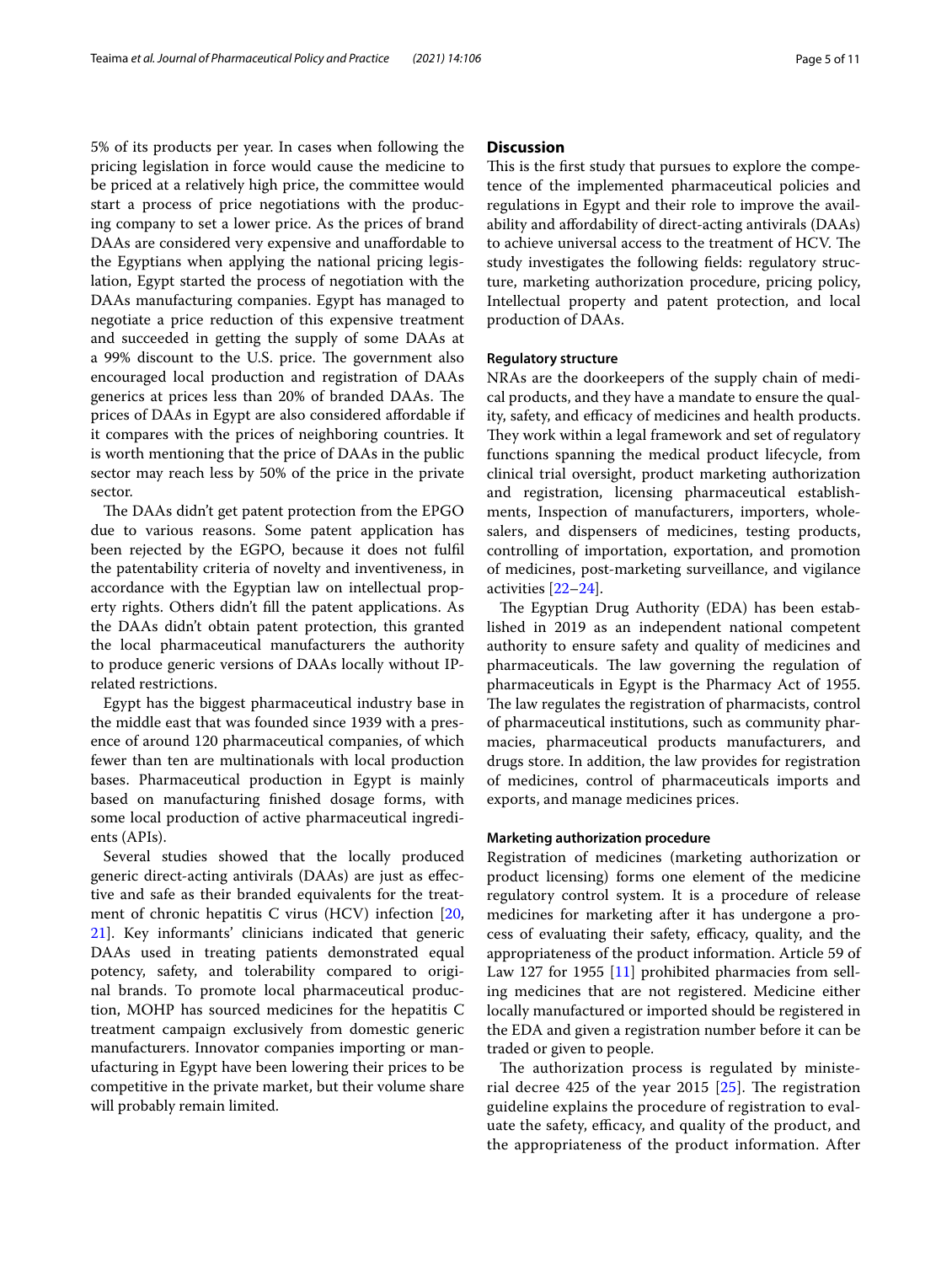the product has been assessed and confrmed its safety and efficacy, the EDA will issue the final approval for the applicant valid for 10 years from the date of the issuance of the initial approval. There is no pre-defined registration timeline using this ministerial decree. Therefore, the time needed to complete registration can vary from 6 months for a priority life-saving product to 2 years for the other products; some key informants said it may extend to more than 4 years.

The HCV-DAAs are categorized into three classes depending on their function: NS3/4A protease inhibitors, NS5A inhibitors, and NS5B polymerase inhibitors  $[26]$  $[26]$ . The NS3/4A protease inhibitors have become less popular and are gradually disappearing from the market as more efective HCV-DAAs with fewer side effects became available. The NS5A inhibitors are effective, although they do not have a high genetic barrier to resistance, for this reason, NS5A inhibitors are combined with other DAAs that have higher resistance barriers, such as Ledipasvir–Sofosbuvir; such treatments have cure rates approaching  $99\%$  [[27,](#page-10-3) [28\]](#page-10-4). The NS5B polymerase inhibitors include Beclabuvir, Dasabuvir, Filibuvir, Setrobuvir, and Sofosbuvir.

Sofosbuvir (Sovaldi®) manufactured by Gilead Sciences, Inc company was the frst product that could be orally administered without the use of PEG-IFN, which has been approved through the accelerated pathway by the US FDA in December 2013 [\[29](#page-10-5)], it was also the frst HCV DAAs approved in Egypt in July 2014. In October 2014 CAPA approved the frst generic of Sofosbuvir. As for January 2021, there are 37 generics of Sofosbuvir in Egypt, of which all are locally manufactured.

Daclatasvir (Daklinza®) is the frst and only NS5A inhibitor that was approved as a separate entity by US FDA in July 2015 [\[30](#page-10-6)], it has been registered in Egypt in August 2015, the frst generic of it was approved by CAPA in October 2015, as for January 2021, there are 15 generics of Daclatasvir in the Egyptian market. The first multi-class combination drug, a combination product of ledipasvir & sofosbuvir (Harvoni®), has been registered in US FDA in October 2014 [[31\]](#page-10-7). It showed an SVR of close to 99% after 12 weeks of treatment [[32\]](#page-10-8). Its response rate was equally the same in most patient subgroups regardless of age, sex, race, liver enzyme levels, genotypes, and pre-existing antiviral resistance variants. Harvoni® has been approved in Egypt in October 2015 and after a few days, the frst generic was approved by CAPA. Currently, there are 15 generics of this combination in Egypt.

As for January 2021, there are two single DAAs registered in the Egyptian market, which are: Daclatasvir and Sofosbuvir, after the discontinuation of Simeprevir, Telaprevir. There are also four multi-class combinations of DAAs available in the Egyptian market, which are: Sofosbuvir plus Ledipasvir; Sofosbuvir+Ledipasvir+Glecaprevir; Sofosbuvir plus Velpatasvir; and Elbasvir plus grazoprevir.

# **Pricing policy and pricing mechanisms**

Historically, since 1950 a strict compulsory pricing policy has been in place, intending to make medicines afordable to the lowest socioeconomic segments of the population, later formulated into legislation that was based on cost-plus and mark-up regulation. In 2009, external reference pricing was introduced and later combined with mark-up regulation in more recent legislation in 2012 [ $18$ ]. The prices of pharmaceuticals are determined during the registration process through a pricing committee and based on a ministerial decree 499/2012 [\[19](#page-9-19)] that has come into force since July 2012. It combines External Reference Price (ERP) with markup regulation, detailing proft margins for pharmacists and distributors.

The price of Sofosbuvir (Sovaldi®) in the USA was announced to be US\$ 84,000 per 12-week course, or US\$ 28,000 per box  $[33]$  $[33]$ . This price is being an obvious impediment to access to treatment in low- and middle-income countries, where HCV is most prevalent. According to the pricing system in Egypt, a bottle of 28 tablets of Sovaldi® should have been priced at 103,699 LE ( $\approx$  14,814 US\$ at that time in 2015). Gilead had Egypt as the frst country on their list for priority registration, which is based on prevalence, disease awareness, and regulatory pathway and timelines. Negotiations between the company and the Egyptian government, represented by the National Committee for the Control of Viral Hepatitis, resulted in what was perceived to be a good deal: US\$ 300 per box of Sovaldi (28 tabs) as a 99% discount of the original Sovaldi price in the USA. This is the price to be paid by the government for the supply of Sovaldi to be provided for patients on government treatment registers. In other words, patients will not beneft from this price should they privately pay for their treatment. That same product was registered for the private market at EGP 14,900 per box (US\$ 2130). This means that purchasing one box of Sovaldi® privately outside the national treatment programme would cost a patient what the gov-ernment pays for a 12-week treatment course [\[34\]](#page-10-10). Currently, the price of Sovaldi® in the private market has been decreased to 4840 EGP ( $\approx$  US\$ 308) per box. Allowing for local generic competition drove the price down further to 900 EGP ( $\approx$  US\$ 57). This means that the treatment of hepatitis C by Sofosbuvir in Egypt ranges from US\$ 170 using generics to US\$ 924 using innovator, compared to US\$ 84,000 in the USA.

EDA also reviewed the price of Daclatasvir (Daklinza®), which originally entered the USA market at US\$ 63,000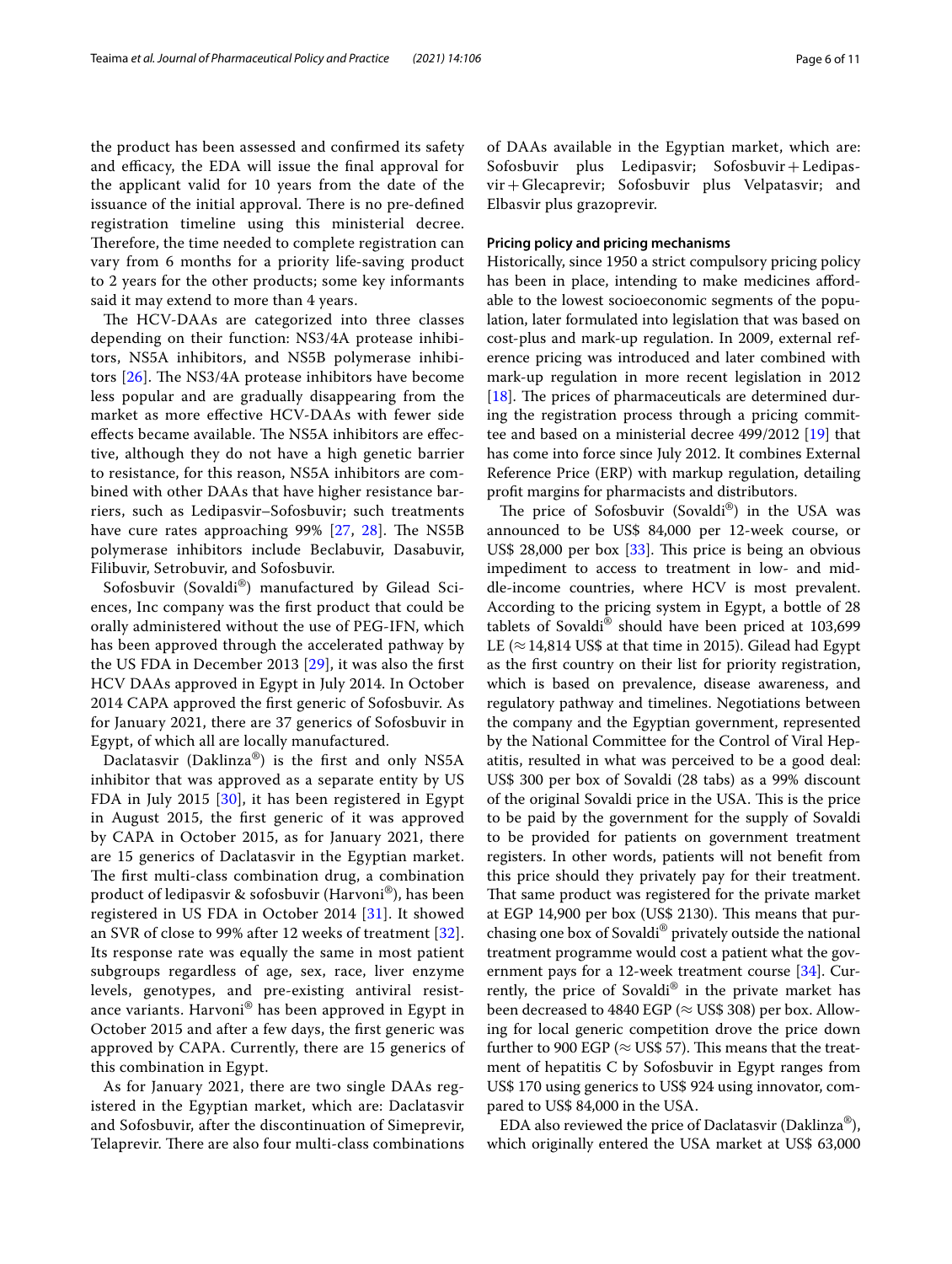for a 12-week course [\[35\]](#page-10-11) and decided to be EGP 8000 (US\$ 509) per box, for generics and because of the competitions, the price is EGP 120 (US\$ 8). The initially published price in the US for the innovator Ledipasvir plus Sofosbuvir (Harvoni®) for 12-week courses of treatment was US\$ 94,500 [[36\]](#page-10-12). In Egypt, the price per bottle of Harvoni® for a 1-month supply is EGP 5500 (US\$ 347). The price of generics is around EGP 1100 (US\$ 70). Table [1](#page-6-0) shows the prices of selected registered DAAs in Egypt.

To illustrate more the prices of DAAs in Egypt, we selected fve Arab countries based on the accessibility and availability of data on the prices of registered DAAs at their NRA's websites, to compare it with prices of DAAs in Egypt. The selected countries are Jordan, Lebanon, Morocco, Saudi Arabia, and the United Arab Emirates. Morocco is a Lower-middle-income country such as Egypt, Jordan and Lebanon are Upper-middle-income, while Saudi Arabia and the United Arab Emirates are high-income countries [\[37](#page-10-13)]. Table [2](#page-6-1) compares the prices of treatment of hepatitis C using diferent DAAs innovators between Egypt and fve Arab countries (Jordan, Lebanon, Morocco, Saudi Arabia, and the United Arab Emirates)  $[38-43]$  $[38-43]$  $[38-43]$ . The prices have been collected from the MOH or NRA website in these countries, the prices converted from national currencies to US dollars using average exchange rates at the time data was collected.

The data confirmed that the prices of DAAs in Egypt are the lowest in the region.

The Egyptian Authority for Unified Procurement (UPA) was established in 2020 as a public economic authority to report directly to the Prime Minister based on law No. 151 of 2019 [\[10](#page-9-9)]. UPA will be the exclusive authority to carry out purchase transactions of pharmaceutical products and medical equipment on behalf of all governmental and public entities in Egypt. According to the law, the governmental and public entity will be prohibited from making any direct purchase of pharmaceutical products or medical equipment except in case of emergency and after obtaining the approval of the Cabinet of Ministers. The Egyptian government usually procures medicines for use within the public sector at relatively low prices compared to private sector prices. Procurement of pharmaceutical products in the public sector follows a Tender Drug List (TDL) system [[44](#page-10-16), [45\]](#page-10-17).

### **Intellectual property and patent protection**

Egypt was a signatory of the TRIPS agreement in 1995 and joined the World Trade Organization in 1996. By signing the agreement, Egypt was committed to bringing its Intellectual Property Rights (IPR) legislation into compliance with TRIPS, which was achieved in 2002 with the issuance of Law No. 82 on protecting IPR, and which has entered into force since 1 January 2005 [\[46](#page-10-18)].

<span id="page-6-0"></span>**Table 1** Prices of selected registered DAAs in Egypt

| Generic name                                             | Strength & dosage form | Average price of one box (28 tablet)<br>in $EGP*$ | Price 1 box (28<br>tablet) in USD |  |
|----------------------------------------------------------|------------------------|---------------------------------------------------|-----------------------------------|--|
| Daclatasvir-Innovator                                    | 60 mg tablet           | EGP 8000                                          | <b>USD 509</b>                    |  |
| Daclatasvir-Generics                                     | 60 mg tablet           | FGP 120                                           | USD <sub>8</sub>                  |  |
| Sofosbuvir-Innovator                                     | 400 mg tablet          | FGP 4840                                          | <b>USD 308</b>                    |  |
| Sofosbuvir-Generics                                      | 400 mg tablet          | FGP 900                                           | USD <sub>57</sub>                 |  |
| Sofosbuvir, Ledipasvir-Innovator                         | (400, 90) mg tablet    | FGP 5500                                          | <b>USD 350</b>                    |  |
| Sofosbuvir, Ledipasvir-Generics                          | (400, 90) mg tablet    | EGP 1100                                          | <b>USD 70</b>                     |  |
| Sofosbuvir, Velpatasvir-Generics<br>(400, 100) mg tablet |                        | EGP 2000                                          | <b>USD 127</b>                    |  |

\*Egyptian Pound equals 0.0636 United States Dollar on 20 January 2021

<span id="page-6-1"></span>

| Table 2 Prices of Harvoni®, Epclusa®, and Daklinza® in Egypt, Jordan, Lebanon, Morocco, Saudi Arabia, and the United Arab Emirates |  |
|------------------------------------------------------------------------------------------------------------------------------------|--|
|------------------------------------------------------------------------------------------------------------------------------------|--|

| Name of medicine                                | <b>Price in Egypt</b><br>for a 12 weeks | Price in Jordan<br>for a 12 weeks | Price in Lebanon Price in Morocco<br>for a 12 weeks | for a 12 weeks | <b>Price in Saudi</b><br>Arabia for a<br>12 weeks | Price in<br><b>UAE</b> for a<br>12 weeks |
|-------------------------------------------------|-----------------------------------------|-----------------------------------|-----------------------------------------------------|----------------|---------------------------------------------------|------------------------------------------|
| Harvoni <sup>®</sup> (Sofosbuvir + Ledipasvir)  | 1050 USD                                | 67.000 USD                        | 49,000 USD                                          | 1600 USD       | 66.450<br>USD                                     | 74,000 USD                               |
| Epclusa <sup>®</sup> (Sofosbuvir + Velpatasvir) | *432 USD                                | 38,840 USD                        | 34,380 USD                                          | 1900 USD       | 37,700 USD                                        | 69.250 USD                               |
| Daklinza <sup>®</sup> (Daclatasvir)             | 1527 USD                                | 35,470 USD                        | ΝA                                                  | <b>NA</b>      | 33.252<br>USD                                     | <b>NA</b>                                |

\*Epclusa® is not registered in Egypt, the generic of it is produced by a local company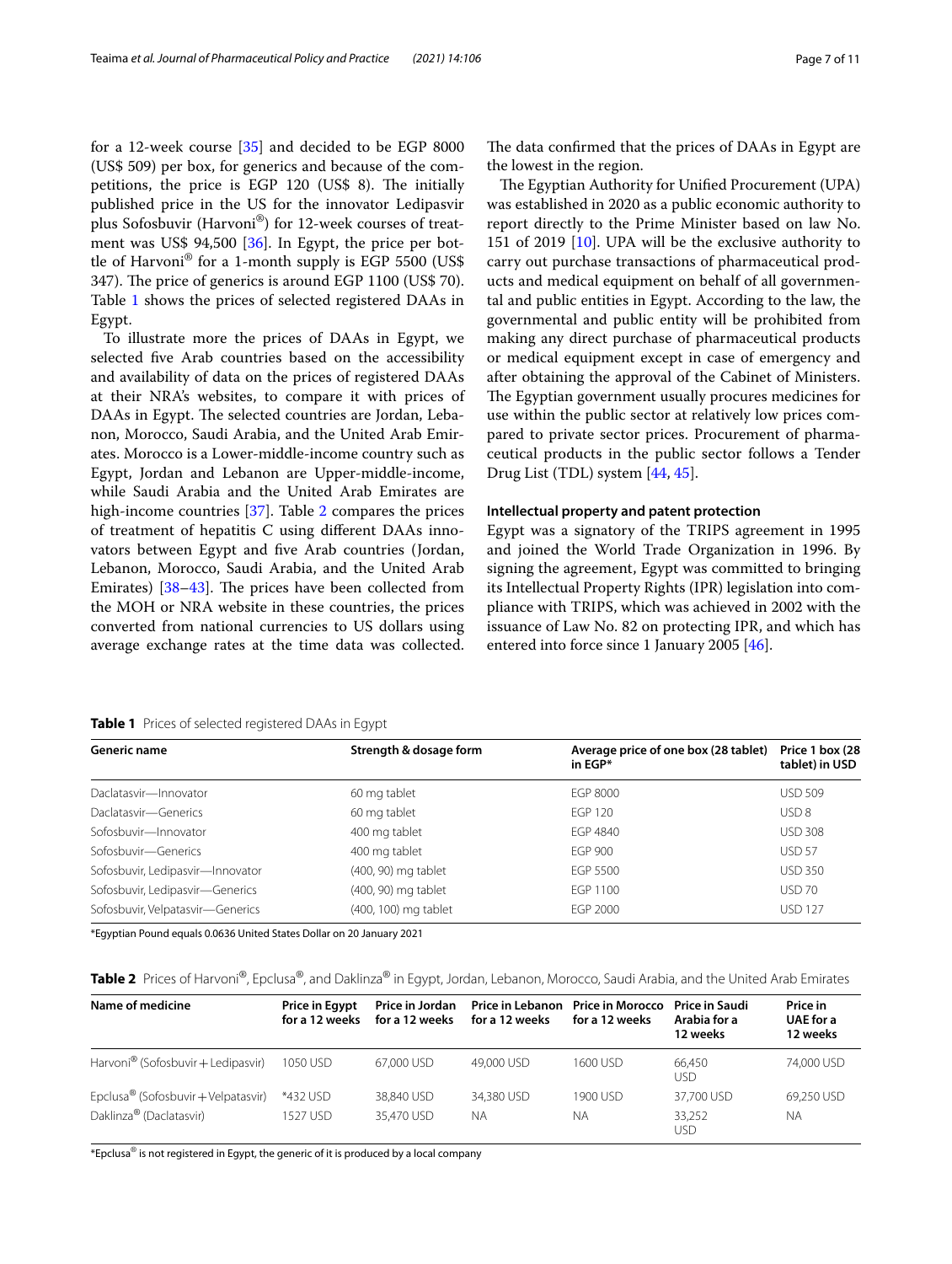The EGPO is the entity responsible for receiving, assessing, and making decisions on patent applications fled in Egypt. It is accredited by the World Intellectual Property Organization (WIPO) as a regional searching authority and plays a key role in technology transfer, IPR protection, and the creation of enabling environment for STI-based business and investment. In September 2009, during the international meetings of the General Assembly of the WIPO, the EGPO was accredited as an International Searching Authority and International Preliminary Examining Authority (ISA/IPEA) under the Patent Cooperation Treaty (PCT), and it is currently authorized to accept patents applications from all over the world  $[47]$ . EGPO monthly publishing the official patent gazette which includes fled, accepted application, granted patents done applications and patents. Patents in the latest law are granted for 20 years; however, the law has several articles called TRIPS fexibilities which safeguard the protection of public health and public interest and prevention of the abuse in exclusive exploitation of the patent.

Patents for pharmaceuticals form an important part of the TRIPS agreement, giving patent holders monopoly rights over their inventions, as they provide the inventor with the legal means to prevent others from "manufacturing, offering for sale, selling, or importing" any new invention, whether it involves a product or a process. Consequently, patents lead to an increase in the price of essential medicines to become unafordable to billions of people in the developing world [\[48](#page-10-20)]. However, new medicines arriving on the market are not all protected by patents systematically [\[49](#page-10-21)]. Examples where patents do not apply include:

- When an innovator company may have never applied for patent protection.
- A patent application may have been rejected by the patent office for non-compliance with the country's patentability criteria.
- And, under the TRIPS agreement, governments have the right to suspend patent protection on a key medicine by an administrative decision called a 'compulsory (or government use) license' to protect public health.

The patent application of sofosbuvir has been rejected by the EGPO, because it does not fulfll the patentability criteria of novelty and inventiveness, in accordance with the Egyptian law on intellectual property rights. The Key informant from EGPO explains the reason for patency rejection was due to the molecule sofosbuvir was known in advance and is not truly a novel molecule. In addition, the insufficiency of clinical trials conducted on patients of HCV infected with the genotype 4 that spread in Egypt and the need for a period of more than 6 months to ensure its safety and efficacy. It has been noted that no item of DAAs obtained patent protection, this gave the Egyptians the authority to produce generic versions of DAAs locally without IPrelated restrictions.

# **Local production of DAAs**

The size of the pharmaceutical market in Egypt was about USD 2.3 billion in 2018 [[50\]](#page-10-22). The local industry supplies 82% of the volume of the medicines consumed in Egypt, providing affordable medicines to the Egyptians. The remaining 18% are imported pharmaceuticals. Currently, the total number of licensed pharmaceutical manufacturers in Egypt is 152, in which 11 manufacture brand name medicines for multinational companies and ten manufacturers are producing Biopharmaceuticals in the country.

In 2007, the government issued a decision to adopt the WHO Good Manufacturing Practices for Pharmaceutical Products (GMP) as the Egyptian guide for good manufacturing standards. Pharmaceutical manufacturers of pharmaceutical products are requested by the Ministerial Decree no. 539/2007 to abide by this guideline [\[51](#page-10-23)]. Although the EDA is not internationally recognized as a "WHO-Listed Authority (WLA)  $[52]$  $[52]$ " and Egypt is not yet a member of the pharmaceutical inspection cooperation scheme (PIC/S), meaning certifcates for Good Manufacturing Practices issued by EDA may not be recognized in other countries, the key informants confrmed that EDA has an appropriate organizational structure and an adequate number of qualified staff to guarantee that the manufacture, trade, and use of medicines are regulated efectively and to maintain that all activities and premises comply with GMP through inspecting manufacturers and assessing the safety, efficacy, and quality of medicines before marketing authorization. EDA conducts regular inspections on local manufacturing facilities, including site visits and random samples testing to ensure compliance with GMP. In case of non-compliance, EDA can instruct the marketing authorization holder to recall, destroy and/or re-export non-compliant pharmaceuticals. In case of signifcant violations, EDA can cancel the pharmaceutical marketing authorization or the pharmaceutical institution's license.

Since the IP-related restrictions of DAAs have been addressed in Egypt, the NRA granted local pharmaceutical companies' permission to produce DAAs generics. As for January 2021, there are 44 local manufacturers in Egypt that are producing 67 generics of DAAs in Egypt.

It is important to note that collaboration between the government, civil society, and pharmaceutical companies led to improve patients' access to afordable DAAs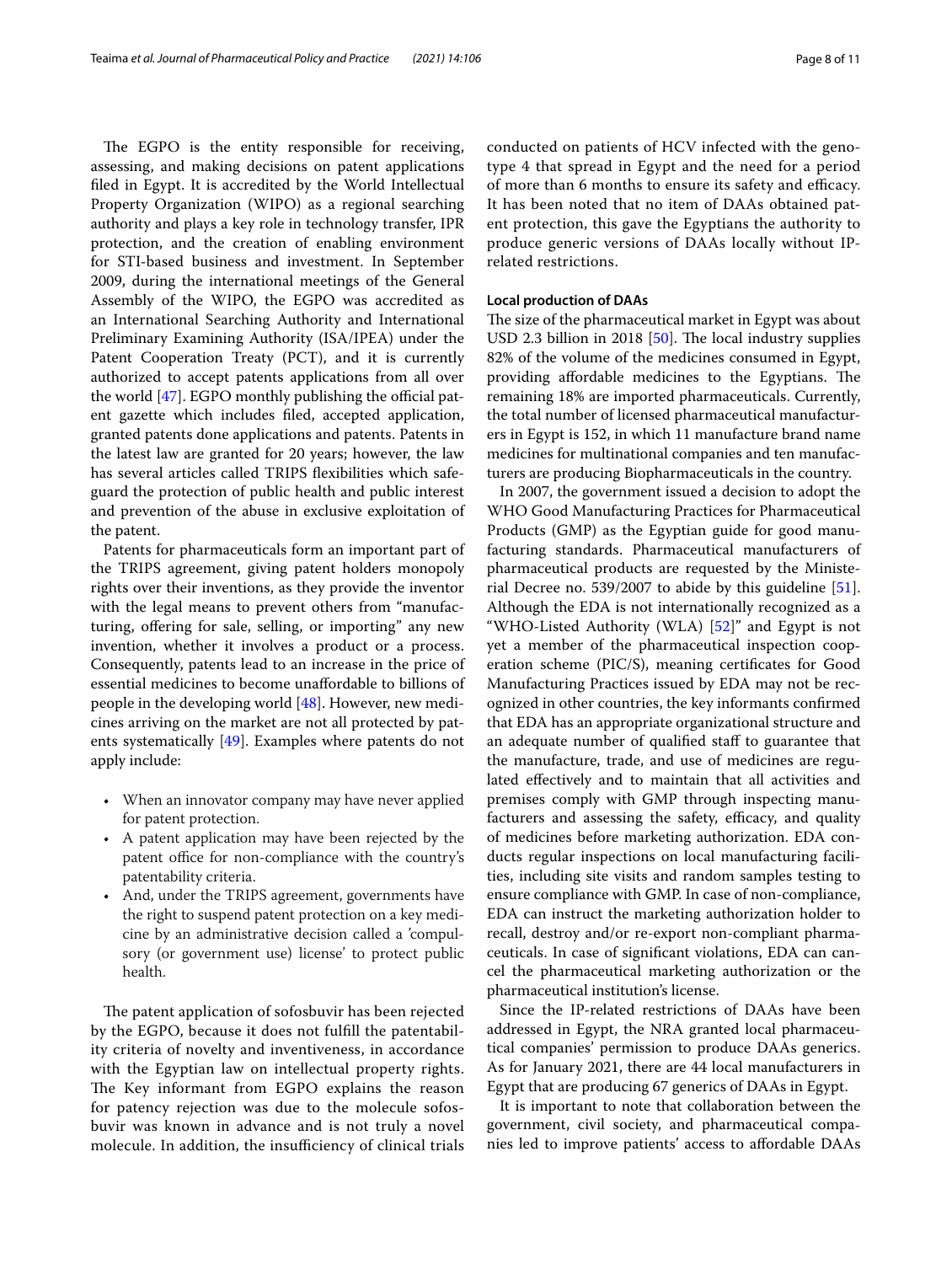# <span id="page-8-0"></span>**Table 3** Summary of the mechanisms that contributed to improve access to DAA in Egypt

| Market authorization                                | Fast track registration of DAAs generics has been granted to the interested companies                                                                                                                                                                                                                                                            |
|-----------------------------------------------------|--------------------------------------------------------------------------------------------------------------------------------------------------------------------------------------------------------------------------------------------------------------------------------------------------------------------------------------------------|
|                                                     | The DAAs have been exempted from the condition that they should be registered and distributed in the country of origin or<br>the reference country for at least 1 year to accelerate the registration of DAAs                                                                                                                                    |
|                                                     | Egypt enabled early market entry of DAAs generics                                                                                                                                                                                                                                                                                                |
|                                                     | The local pharmaceutical manufacturers have been allowed to register an unlimited number of DAAs (formerly, Egypt used the<br>"Box" system in the authorization of Pharmaceuticals that limits the number of registered products to 12, in which the maxi-<br>mum number of registered generics for each brand product must not exceed 11 items) |
| Pricing                                             | Multiple pricing policies were used to achieve low prices of DAAs that included external reference pricing in conjunction with<br>price negotiation, and policies to promote the use of quality-assured generics                                                                                                                                 |
|                                                     | Regular price revisions are undertaken at a pre-specified frequency                                                                                                                                                                                                                                                                              |
|                                                     | DAAs medicines and their active ingredients were exempted from taxations                                                                                                                                                                                                                                                                         |
| Intellectual property<br>and patent protec-<br>tion | Law 82/2002 on intellectual property protection offers a wide range of flexibilities with the aim of protecting public access to<br>medicines from drug monopolies and anti-competitive practices by patent holders                                                                                                                              |
|                                                     | The Egyptian Patent Office applies rigorous patent examination practices in the form of high patentability standards, only allow-<br>ing medicines with 'strong' patent applications to be protected                                                                                                                                             |
|                                                     | The DAAs didn't get patent protection by the Egyptian Patent Office, this gave the local pharmaceutical manufacturers to<br>produce generic versions of DAAs without IP-related restrictions                                                                                                                                                     |
| Local production                                    | The government promotes and facilitates local production of HCV treatment                                                                                                                                                                                                                                                                        |
|                                                     | Competition between producers of the generic versions of the DAAs reduced the price of these medicines, making it available<br>and accessible to Egyptian patients at affordable prices                                                                                                                                                          |
| Other factors                                       | Political will: The government established national quidelines for the treatment of chronic HCV, worked closely with several local<br>and international companies to ensure adequate supply of DAAs, financially sponsored the treatment for all patients who are<br>not covered by health insurance and provide free treatment to poor patients |
|                                                     | Community-based participation: Several civil societies contributed to HCV screening efforts, community-based education, and<br>supporting the treatment costs for uninsured patients. The local media played a key role in raising awareness about HCV and<br>promoting screening and treatment efforts                                          |
|                                                     |                                                                                                                                                                                                                                                                                                                                                  |

in Egypt. The treatment of DAAs was introduced into the national program during the third quarter of 2015, at more afordable prices, prompting a substantial scaleup of treatment. About two million individuals received HCV antiviral therapy up to 2018, mostly supported through government expenditure or health insurance. In 2018, Egypt launched one of the largest nationwide screening health campaigns "100 million healthy lives" under the directive of the Egyptian President. Egypt screened 35 million people for the hepatitis C virus (HCV) between October 2018 and March 2019 to supercharge the response to viral hepatitis. Mechanisms that have contributed to improving access to DAA in Egypt is shown in Table [3.](#page-8-0)

The study is subject to some limitations including the following:

First, the publications available on the regulation for HCV-DAAs were limited. To minimize this risk, information sources other than academic journals were systematically searched and used. The data source includes the interviews of key informants, national laws, presidential and ministerial decrees related to the regulation of pharmaceuticals. In addition to the web pages of the national regulatory authority and governmental websites.

Second, detailed information on the prices of DAAs was not easily available from the public domain of the countries in the middle east and north Africa to compare it with the prices in Egypt. Therefore, we have selected the following neighboring Arab countries: Jordan, Lebanon, Morocco, Saudi Arabia, and the United Arab Emirates, because their prices are publicly available on the government's websites. A simple comparison of product price by country is not a good means for comparing the efficiency of pharmaceutical policy and regulation, and for proposing concrete policy recommendations. However, this is expected minimal impact on the aim of the study, a more comprehensive understanding of the global impacts of access to HCV-DAAs may require further research on the impacts of regulatory harmonization on the pricing of these items.

# **Conclusions**

History records very rare opportunities to eliminate a chronic infection. With the availability of new, efective DAAs to treat Hepatitis C and the political will to eliminate HCV, Egypt undertook an ambitious elimination model program to fulfll the WHO's elimination goals and ofered treatment on a scale that can reduce the prevalence to a level that equals the elimination of the disease.

The Egyptian regulatory system contributes to making safe and efective DAAs available at afordable prices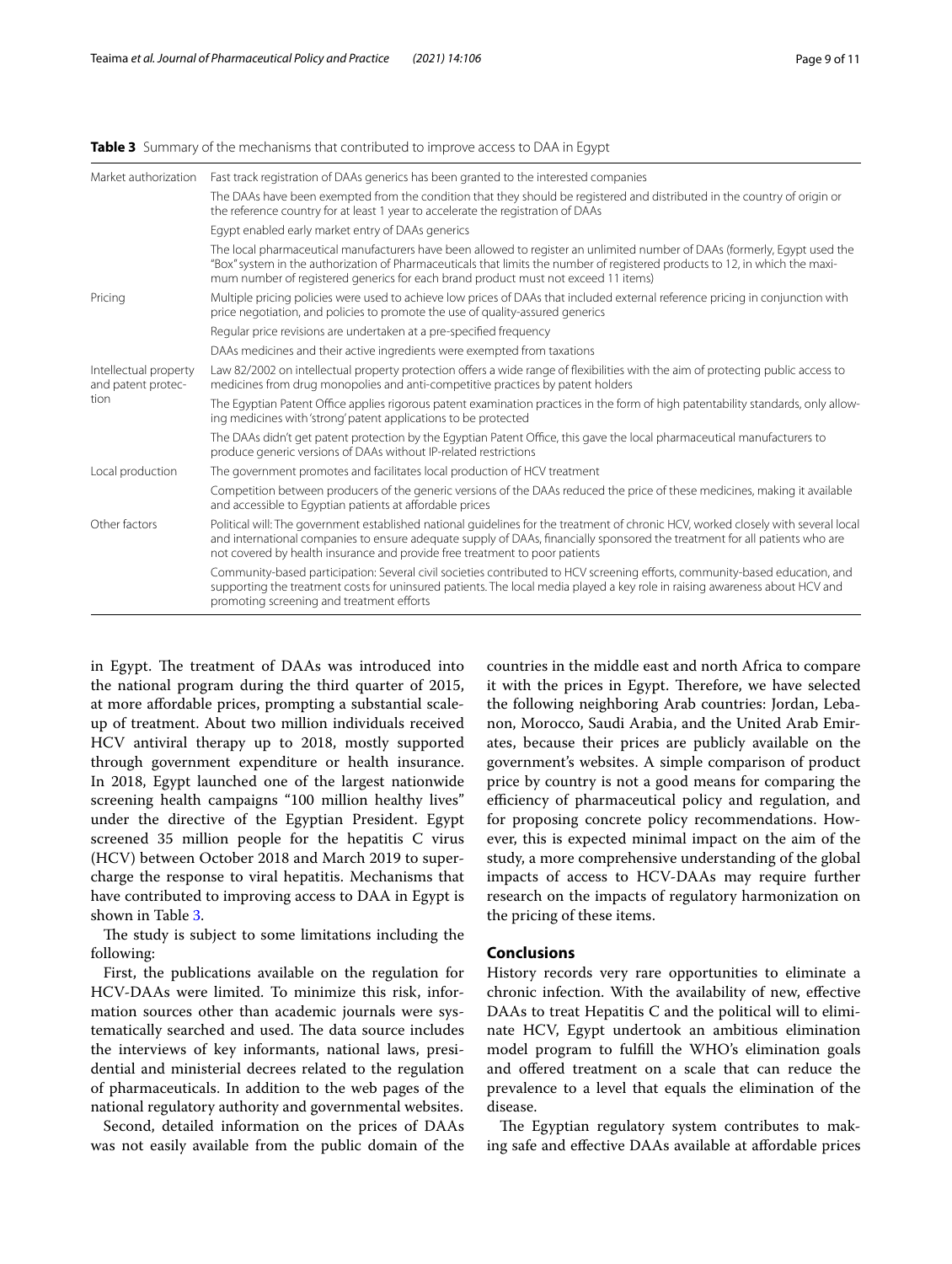through a fast-track marketing authorization process of new efective DAAs, price negotiation to guarantee lower prices of brand DAAs, using TRIP's fexibility to prohibit or revoke patency to promote local production of patented drugs at lower prices. Egypt succeeded to introduce low-cost generic drugs with the same efficacy and safety of branded medicines into the market and signifcant progress has been made in creating a manufacturing base to safeguard supply at prices currently below the internationally estimated "best price" benchmark. The study fndings suggest that the current Egyptian pharmaceutical approaches and regulations have a tremendous part in improving the availability and afordability of medicines towards the elimination of hepatitis C in Egypt.

# **Supplementary Information**

The online version contains supplementary material available at [https://doi.](https://doi.org/10.1186/s40545-021-00389-6) [org/10.1186/s40545-021-00389-6](https://doi.org/10.1186/s40545-021-00389-6).

<span id="page-9-17"></span>**Additional fle 1: Diagram S1.** Methodology used in this study. **Table S1.** List of National Laws related to regulation of pharmaceuticals in Egypt. **Table S2.** List of Presidential Decrees related to regulation of pharmaceuticals in Egypt. **Table S3.** List of Ministerial Decrees related to regulation of pharmaceuticals in Egypt. **Table S4.** List of web pages of Key Stakeholder Organizations (Egypt). **Table S5.** Web pages of Organizations (Regional and International Level). **Table S6.** Summary of the type of inter‑ viewees by profession/Institution. **Table S7.** Interview guide. **Table S8.** List of registered DAAs in Egypt.

# **Acknowledgements**

None.

### **Authors' contributions**

MHT and ME-N conceived of the presented idea. AA-N carried out experimental work, data collection, and drafted the manuscript with support from all authors. OB verifed the methodology. DA supervised the fndings of this work. All authors read and approved the fnal manuscript.

#### **Funding**

This study did not receive any funding.

# **Availability of data and materials**

All data for analysis in this review is in the public domain.

# **Declarations**

**Ethics approval and consent to participate** Not applicable.

### **Consent for publication**

Not applicable.

#### **Competing interests**

Authors declare no competing interests.

#### **Author details**

<sup>1</sup> Department of Pharmaceutics and Industrial Pharmacy, Faculty of Pharmacy, Cairo University, Cairo, Egypt. <sup>2</sup> Access to Medicines and Health Technologies Unit, World Health Organization Office for the Eastern Mediterranean Region, Cairo, Egypt. <sup>3</sup> Pharmaceutics Department, Egyptian Drug Authority (EDA), Cairo, Egypt. <sup>4</sup> Department of Clinical Pharmacy Practice, Faculty of Pharmacy, The British University in Egypt, Cairo, Egypt.

Received: 11 April 2021 Accepted: 4 December 2021

#### **References**

- <span id="page-9-0"></span>1. Bhamidimarri KR, Satapathy SK, Martin P. Hepatitis C virus and liver transplantation. Gastroenterol Hepatol (N Y). 2017;13(4):214–20.
- <span id="page-9-1"></span>2. World Health Organization (WHO). Hepatitis C fact sheet. Updated 27 July 2020. [https://www.who.int/news-room/fact-sheets/detail/hepatitis-c.](https://www.who.int/news-room/fact-sheets/detail/hepatitis-c) Accessed 9 Apr 2021.
- <span id="page-9-2"></span>3. Kandeel A, Genedy M, El-Refai S, Funk AL, Fontanet A, Talaat M. The prevalence of hepatitis C virus infection in Egypt 2015: implications for future policy on prevention and treatment. Liver Int. 2017;37(1):45–53.
- <span id="page-9-3"></span>4. Kouyoumjian SP, Chemaitelly H, Abu-Raddad LJ. Characterizing hepatitis C virus epidemiology in Egypt: systematic reviews, meta-analyses, and meta-regressions. Sci Rep. 2018;8(1):1661.
- <span id="page-9-4"></span>5. Egypt's Viral Hepatitis Program. Burden and response: an economic analysis 2017. The World Bank's. [http://documents.worldbank.org/curat](http://documents.worldbank.org/curated/en/972381517328583384/pdf/123066-WP-PUBLIC-P157533-Burden-and-response-An-Economic-Analysis.pdf) [ed/en/972381517328583384/pdf/123066-WP-PUBLIC-P157533-Burden](http://documents.worldbank.org/curated/en/972381517328583384/pdf/123066-WP-PUBLIC-P157533-Burden-and-response-An-Economic-Analysis.pdf) [and-response-An-Economic-Analysis.pdf.](http://documents.worldbank.org/curated/en/972381517328583384/pdf/123066-WP-PUBLIC-P157533-Burden-and-response-An-Economic-Analysis.pdf) Accessed 9 Apr 2021.
- <span id="page-9-5"></span>6. Tsai SM, Kao JT, Tsai YF. How hepatitis C patients manage the treatment process of pegylated interferon and ribavirin therapy: a qualitative study. BMC Health Serv Res. 2016;16:247.
- <span id="page-9-6"></span>7. Sandmann L, Schulte B, Manns MP, Maasoumy B. Treatment of chronic hepatitis C: efficacy, side effects and complications. Visc Med. 2019;35(3):161–70.
- <span id="page-9-7"></span>8. Holmes JA, Rutledge SM, Chung RT. Direct-acting antiviral treatment for hepatitis C. Lancet. 2019;393(10179):1392–4.
- <span id="page-9-8"></span>9. Bourlière M, Bronowicki JP, de Ledinghen V, Hézode C, Zoulim F, Mathurin P, et al. Ledipasvir-sofosbuvir with or without ribavirin to treat patients with HCV genotype 1 infection and cirrhosis non-responsive to previous protease-inhibitor therapy: a randomised, double-blind, phase 2 trial (SIRIUS). Lancet Infect Dis. 2015;15(4):397–404.
- <span id="page-9-9"></span>10. Arab Republic of Egypt, Official Gazette. Law No. 151 of 2019 for establishing the Egyptian Drug Authority.<https://manshurat.org/node/61255>. Accessed 9 Apr 2021.
- <span id="page-9-10"></span>11. Egyptian Drug Authority. Pharmacy Law 127 for 1955. [Online]. [http://](http://www.eda.mohp.gov.eg/Files/95_Pharmacy_law.pdf) [www.eda.mohp.gov.eg/Files/95\\_Pharmacy\\_law.pdf](http://www.eda.mohp.gov.eg/Files/95_Pharmacy_law.pdf). Accessed 9 Apr 2021.
- <span id="page-9-11"></span>12. State of information service. [https://www.sis.gov.eg/section/0/4496?](https://www.sis.gov.eg/section/0/4496?lang=en-us) lang=en-us. Accessed 9 Apr 2021.
- <span id="page-9-12"></span>13. [Waheed Y, S](https://www.sis.gov.eg/section/0/4496?lang=en-us)iddiq M, Jamil Z, Najmi MH. Hepatitis elimination by 2030: progress and challenges. World J Gastroenterol. 2018;24(44):4959–61.
- <span id="page-9-13"></span>14. Global Health Sector Strategy on Viral Hepatitis, 2016–2021. Geneva: World Health Organization; 2015. [https://www.who.int/hepatitis/strat](https://www.who.int/hepatitis/strategy2016-2021/ghss-hep/en/) [egy2016-2021/ghss-hep/en/.](https://www.who.int/hepatitis/strategy2016-2021/ghss-hep/en/) Accessed 9 Apr 2021.
- <span id="page-9-14"></span>15. Amin MEK, Nørgaard LS, Cavaco AM, Witry MJ, Hillman L, Cernasev A, et al. Establishing trustworthiness and authenticity in qualitative pharmacy research. Res Soc Adm Pharm. 2020;16(10):1472–82.
- <span id="page-9-15"></span>16. Palinkas LA, Horwitz SM, Green CA, Wisdom JP, Duan N, Hoagwood K. Purposeful sampling for qualitative data collection and analysis in mixed method implementation research. Adm Policy Ment Health. 2015;42(5):533–44.
- <span id="page-9-16"></span>17. Cresswell JW, Plano Clark VL. Designing and conducting mixed method research. 2nd ed. Thousand Oaks: Sage; 2011.
- <span id="page-9-18"></span>18. Wanis H. Chapter 4—pharmaceutical pricing in Egypt. In: Zaheer-Ud-Din B, editor. Pharmaceutical prices in the 21st century. Cham: Springer; 2015. <https://doi.org/10.1007/978-3-319-12169-7>.
- <span id="page-9-19"></span>19. Egyptian Pricing Decree no499/2012. Egyptian Drug Authority. In Arabic at [http://www.eda.mohp.gov.eg/Files/474\\_499.pdf](http://www.eda.mohp.gov.eg/Files/474_499.pdf). Accessed 9 Apr 2021.
- <span id="page-9-20"></span>20. Lashen SA, Shamseya MM, Madkour MA, Aboufarrag GA. Tolerability and effectiveness of generic direct-acting antiviral drugs in eradication of hepatitis C genotype 4 among Egyptian patients. Liver Int. 2019;39(5):835–43.
- <span id="page-9-21"></span>21. Abozeid M, Alsebaey A, Abdelsameea E, Othman W, Elhelbawy M, Rgab A, et al. High efficacy of generic and brand direct acting antivirals in treatment of chronic hepatitis C. Int J Infect Dis. 2018;75:109–14.
- <span id="page-9-22"></span>22. Ndomondo-Sigonda M, Miot J, Naidoo S, Dodoo A, Kaale E. Medicines regulation in Africa: current state and opportunities. Pharm Med. 2017;31(6):383–97.